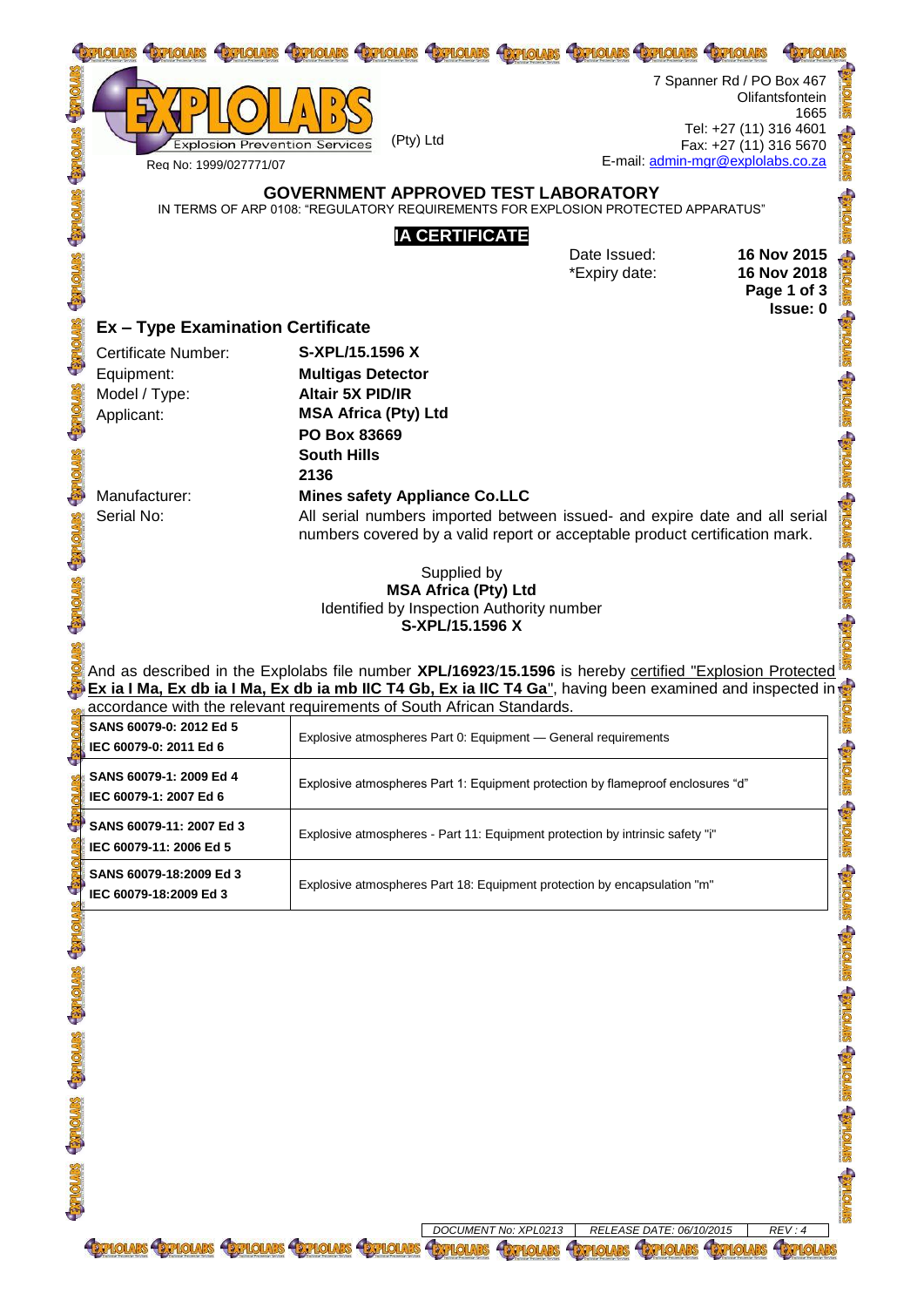# <u>pholars Crpholars Crpholars Crpholars Crpholars Crpholars Crpholars Crpholars Crpholars Crpholars</u>

 **ANNEX TO CERTIFICATE NO S-XPL/15.1596 X PAGE 2 OF 3**

Risk of ignition provided:

| <b>Protection</b><br>afforded | Equipment<br><b>Protection</b><br>Level<br>(EPL) | Performance of<br>protection                                                                                                              | <b>Conditions of operation</b>                                        | <b>T</b> class or Max<br><b>Surface</b><br>Temp $(^{\circ}C)$ |  |
|-------------------------------|--------------------------------------------------|-------------------------------------------------------------------------------------------------------------------------------------------|-----------------------------------------------------------------------|---------------------------------------------------------------|--|
|                               | Group                                            |                                                                                                                                           |                                                                       |                                                               |  |
| Very high                     | Ма<br>Group I                                    | Two independent means of protection or<br>safe even when two faults occur<br>independently of each other                                  | Equipment remains<br>functioning when explosive<br>atmosphere present | $150^{\circ}$ C                                               |  |
| Very high                     | Ga<br>Group II                                   | Two independent means of protection or<br>safe even when two faults occur<br>independently of each other                                  | Equipment remains<br>functioning in zones 0, 1 and 2                  | $135^{\circ}$ C                                               |  |
| High                          | Gb<br>Group II                                   | Suitable for normal<br>operation and frequently<br>occurring disturbances or equipment<br>where faults are normally taken into<br>account | Equipment remains functioning<br>in zones 1 and 2                     | $135^{\circ}$ C                                               |  |

## **1. GENERAL**

The equipment is the hand held multigas detector type Altair 5X PID/IR. The equipment is designed to monitor gases in an ambient air and in a workplace. It is available with a maximum of five sensors which can display readings for six gases. The sensors have their own Ex component certificates. The equipment consists of four PCBs with display, three buttons and two charging pins. All PCBs with display are mounted inside a static dissipative moulded plastic enclosure. If the gas concentration reaches the alarm set points, a visual alarm, an audible alarm and a tactile alarm is given. The equipment is supplied by an encapsulated secondary Li-ion cell and includes one passive RFID tag.

This certificate does not include the performance test according to EN 60079-29-1 and other relevant standards.

# **2. SAFETY PARAMETERS**

Degree of protection: IP 65, Ambient temperature: -20 to +50°C, Charging: Um = 6.7 V;

## List of used Ex components:

Catalytic sensor MSA XCell Ex El.chem. sensor MSA XCell eChem PID sensor Baseline-MoconTech PiD-TECH eVx PID sensor Tech sensor plus ZPP60180 IR sensor Dynament MSH2ia

certified FTZÚ 09 ATEX 0123U certified FTZÚ 09 ATEX 0223U certified DEMKO 13 ATEX 1304446U certified DEMKO 06 ATEX 0547796U certified FTZÚ 14 ATEX 0213U

**EXPLOLARS** 

# **3. INSTALLATION INSTRUCTIONS**

It is the manufacturer's responsibility to supply installation instructions with each unit offered for sale as required by IEC/SANS 60079-0 Clause 30.

# **4. SPECIAL CONDITIONS FOR SAFE USE**

- The equipment shall be charged by manufacturer's chargers only in an ambient temperature from 0ºC to +45ºC and opened when the hazardous area is not present.
- When using the equipment in a hazardous area, the equipment should be worn or carried on the body. It shall not be stored in a hazardous area. This prevents the possibility of the equipment building up an electrostatic charge. The measured capacitance of accessible metal parts: D-Ring 24pF and charge contact pins 17pF.
- The antenna used for activation of the internal RFID tag with the RF radiation power shall not exceed 6W for Group I and 2W for Group IIC.

Based on the following documentation: FTZU 15 ATEX 0038X.

*DOCUMENT No: XPL0213* **RELEASE DATE: 06/10/2015 GEFIOLARS GEFIOLARS GEFIOLARS GEFIOLARS GEFIOLARS EXPLOLARS**